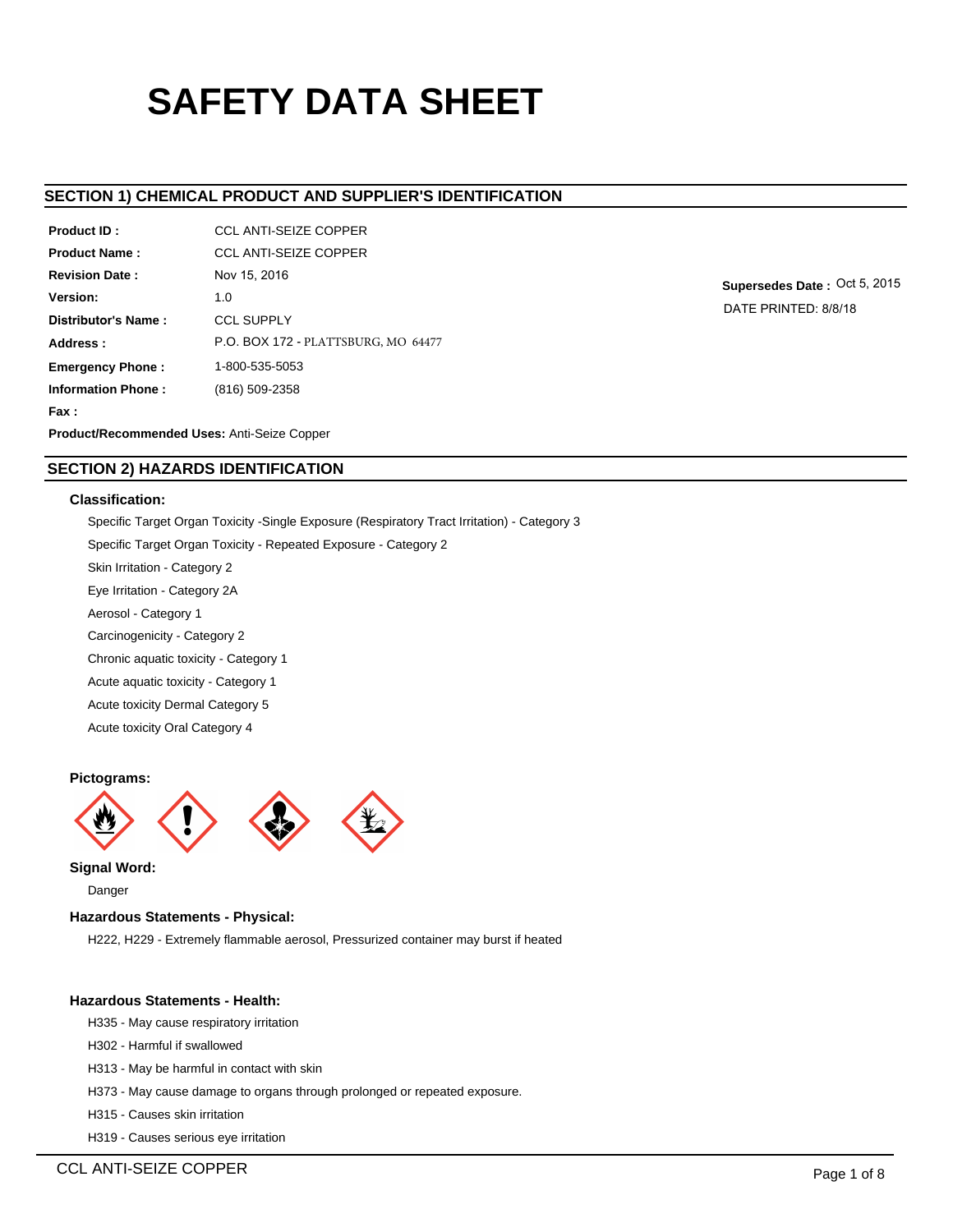H351 - Suspected of causing cancer.

## **Hazardous Statements - Environmental:**

H410 - Very toxic to aquatic life with long lasting effects

## **Precautionary Statements - General:**

P101 - If medical advice is needed, have product container or label at hand.

P102 - Keep out of reach of children.

P103 - Read label before use.

# **Precautionary Statements - Prevention:**

P210 - Keep away from heat, hot surfaces, sparks, open flames and other ignition sources. No smoking.

P273 - Avoid release to the environment.

P280 - Wear protective gloves/protective clothing/eye protection/face protection.

P211 - Do not spray on an open flame or other ignition source.

P251 - Do not pierce or burn, even after use.

P261 - Avoid breathing dust/fume/gas/mist/vapors/spray.

P271 - Use only outdoors or in a well-ventilated area.

P264 - Wash thoroughly after handling.

P270 - Do not eat, drink or smoke when using this product.

P202 - Do not handle until all safety precautions have been read and understood.

# **Precautionary Statements - Response:**

P391 - Collect spillage.

P303 + P361 + P353 - IF ON SKIN (or hair): Take off immediately all contaminated clothing. Rinse skin with water or shower.

P332 + P313 - If skin irritation occurs: Get medical advice/attention.

P370 + P378 - In case of fire: Use water fog, dry chemical or carbon dioxide to extinguish.

P304 + P340 - IF INHALED: Remove person to fresh air and keep comfortable for breathing.

P312 - Call a POISON CENTER or doctor/physician if you feel unwell.

P301 + P312 + P312 - IF SWALLOWED: Call a POISON CENTER or doctor/physician if you feel unwell.

P305 + P351 + P338 - IF IN EYES: Rinse cautiously with water for several minutes. Remove contact lenses, if present and easy to do. Continue rinsing.

P337 + P313 - If eye irritation persists: Get medical advice/attention.

P308 + P313 - IF exposed or concerned: Get medical advice/attention.

# **Precautionary Statements - Storage:**

P235 - Keep cool.

P403 + P405 - Store in a well-ventilated place. Store locked up.

P410 - Protect from sunlight.

P412 - Do not expose to temperatures exceeding 50°C/122°F.

# **Precautionary Statements - Disposal:**

P501 - Dispose of contents and container in accordance with all local, regional, national and international regulations.

# **SECTION 3) COMPOSITION / INFORMATION ON INGREDIENTS**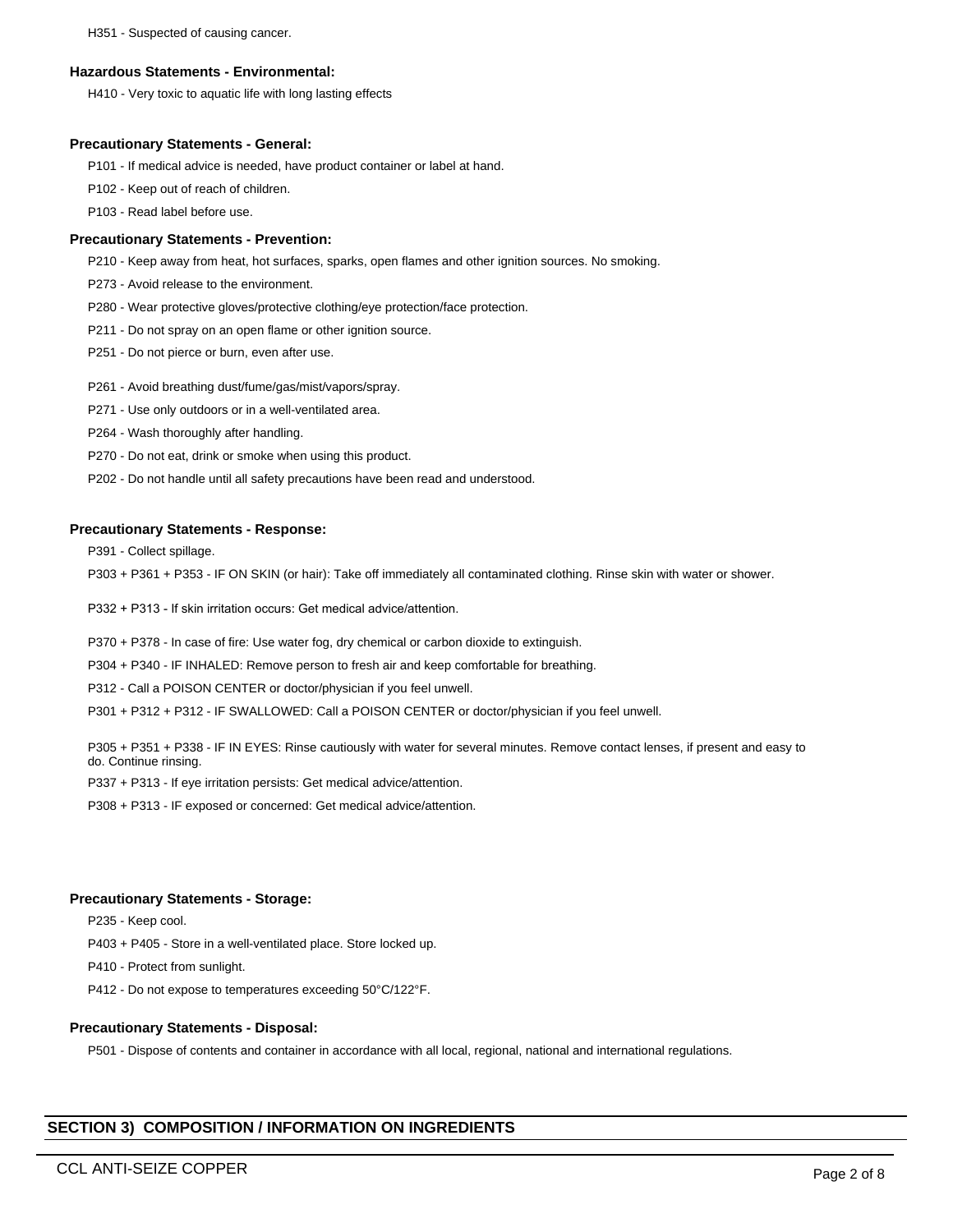| <b>CAS</b>   | <b>Chemical Name</b> | % by Weight |
|--------------|----------------------|-------------|
| 0000075-09-2 | METHYLENE CHLORIDE   | 35% - 63%   |
| 0007440-50-8 | <b>COPPER</b>        | 18% - 32%   |
| 0000106-97-8 | <b>BUTANE</b>        | 5% - 11%    |
| 0000074-98-6 | <b>PROPANE</b>       | $2\% - 5\%$ |
| 0000075-28-5 | <b>ISOBUTANE</b>     | $2\% - 5\%$ |

# **SECTION 4) FIRST-AID MEASURES**

# **Inhalation:**

Remove source of exposure or move person to fresh air and keep comfortable for breathing.

If exposed/feel unwell/concerned: Call a POISON CENTER/doctor.

Eliminate all ignition sources if safe to do so.

#### **Eye Contact:**

Remove source of exposure or move person to fresh air. Rinse eyes cautiously with lukewarm, gently flowing water for several minutes, while holding the eyelids open. Remove contact lenses, if present and easy to do. Continue rinsing for a duration of 15-20 minutes. Take care not to rinse contaminated water into the unaffected eye or onto the face. If eye irritation persists: Get medical advice/attention.

#### **Skin Contact:**

Take off immediately all contaminated clothing, shoes and leather goods (e.g. watchbands, belts). Gently blot or brush away excess product. Wash with plenty of lukewarm, gently flowing water for a duration of 15-20 minutes. Call a POISON CENTER/doctor if you feel unwell. Store contaminated clothing under water and wash before reuse or discard.

#### **Ingestion:**

Rinse mouth. Do NOT induce vomiting. Immediately call a POISON CENTER/doctor. If vomiting occurs naturally, lie on your side, in the recovery position.

Never give anything by mouth to an unconscious or convulsing victim. Keep person warm and quiet.

# **SECTION 5) FIRE-FIGHTING MEASURES**

#### **Suitable Extinguishing Media:**

Use water, fog, dry chemical, or carbon dioxide. Carbon dioxide can displace oxygen. Use caution when applying carbon dioxide in confined spaces. Simultaneous use of foam and water on the same surface is to be avoided as water destroys the foam.

#### **Unsuitable Extinguishing Media:**

Water may be ineffective but can be used to cool containers exposed to heat or flame.

#### **Specific Hazards in Case of Fire:**

Contents under pressure. Keep away from ignition sources and open flames. Exposure of containers to extreme heat and flames can cause them to rupture often with violent force.

In fire, will decompose to carbon dioxide, carbon monoxide

#### **Fire-Fighting Procedures:**

Isolate immediate hazard area and keep unauthorized personnel out. Stop spill/release if it can be done safely. Move undamaged containers from immediate hazard area if it can be done safely. Water spray may be useful in minimizing or dispersing vapors and to protect personnel.

Dispose of fire debris and contaminated extinguishing water in accordance with official regulations.

#### **Special Protective Actions:**

Wear protective pressure self-contained breathing apparatus (SCBA)and full turnout gear.

Care should always be exercised in dust/mist areas.

# **SECTION 6) ACCIDENTAL RELEASE MEASURES**

#### **Emergency Procedure:**

Flammable/combustible material.

ELIMINATE all ignition sources (no smoking, flares, sparks, or flames in immediate area). Stay upwind; keep out of low areas. Immediately turn off or isolate any source of ignition. Keep unnecessary people away; isolate hazard area and deny entry. Do not touch or walk through spilled material. Clean up immediately. Use absorbent sweeping compound to soak up material and put into suitable container for proper disposal.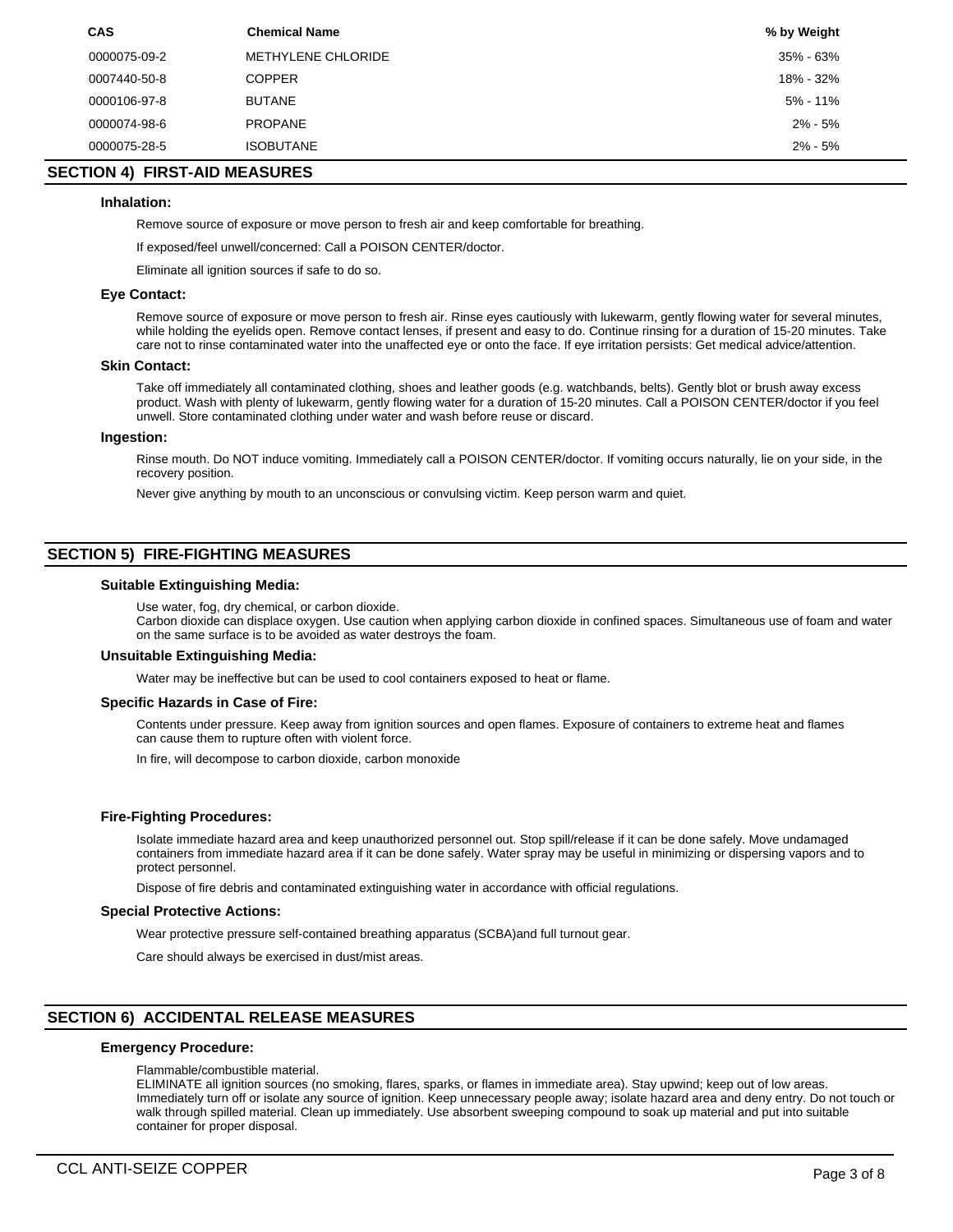## **Recommended Equipment:**

Positive pressure, full-face piece self-contained breathing apparatus(SCBA), or positive pressure supplied air respirator with escape SCBA (NIOSH approved).

#### **Personal Precautions:**

ELIMINATE all ignition sources (no smoking, flares, sparks, or flames in immediate area). Use explosion proof equipment. Avoid breathing vapor. Avoid contact with skin, eye or clothing. Do not touch damaged containers or spilled materials unless wearing appropriate protective clothing.

#### **Environmental Precautions:**

Stop spill/release if it can be done safely. Prevent spilled material from entering sewers, storm drains, other unauthorized drainage systems and natural waterways by using sand, earth, or other appropriate barriers.

# **SECTION 7) HANDLING AND STORAGE**

#### **General:**

For industrial and institutional use only. For use by trained personnel only. Keep away from children. Wash hands after use. Do not get in eyes, on skin or on clothing. Do not breathe vapors or mists. Use good personal hygiene practices. Eating, drinking and smoking in work areas is prohibited. Remove contaminated clothing and protective equipment before entering eating areas. Eyewash stations and showers should be available in areas where this material is used and stored.

#### **Ventilation Requirements:**

Use only with adequate ventilation to control air contaminants to their exposure limits. The use of local ventilation is recommended to control emissions near the source.

#### **Storage Room Requirements:**

Keep container(s) tightly closed and properly labeled. Store in cool, dry, well-ventilated areas away from heat, direct sunlight and incompatibilities. Store in approved containers and protect against physical damage. Keep containers securely sealed when not in use. Indoor storage should meet OSHA standards and appropriate fire codes. Containers that have been opened must be carefully resealed to prevent leakage. Empty container retain residue and may be dangerous.

Do not cut, drill, grind, weld, or perform similar operations on or near containers. Do not pressurize containers to empty them. Ground all structures, transfer containers and equipment to conform to the national electrical code. Use procedures that prevent static electrical sparks. Static electricity may accumulate and create a fire hazard.

Store at temperatures below 120°F.

# **SECTION 8) EXPOSURE CONTROLS, PERSONAL PROTECTION**

#### **Eye Protection:**

Chemical goggles, safety glasses with side shields or vented/splash proof goggles. Contact lenses may absorb irritants. Particles may adhere to lenses and cause corneal damage.

# **Skin Protection:**

Wear gloves, long sleeved shirt, long pants and other protective clothing as required to minimize skin contact.

Use of gloves approved to relevant standards made from the following materials may provide suitable chemical protection: PVC, neoprene or nitrile rubber gloves. Suitability and durability of a glove is dependent on usage, e.g. frequency and duration of contact, chemical resistance of glove material, glove thickness, dexterity. Always seek advice from glove suppliers. Contaminated gloves should be replaced. Chemical-resistant clothing is recommended to avoid prolonged contact. Avoid unnecessary skin contact.

#### **Respiratory Protection:**

If engineering controls do not maintain airborne concentrations to a level which is adequate to protect worker, a respiratory protection program that meets or is equivalent to OSHA 29 CFR 1910.134 and ANSI Z88.2 should be followed. Check with respiratory protective equipment suppliers. Where air-filtering respirators are suitable, select an appropriate combination of mask and filter. Select a filter suitable for combined particulate/organic gases and vapors.

When spraying more than one half can continuously or more than one can consecutively, use NIOSH approved respirator.

| <b>Chemical Name</b> | OSHA<br><b>TWA</b><br>(ppm) | <b>OSHA</b><br>TWA<br>(mg/m3) | <b>OSHA</b><br>STEL<br>(ppm) | OSHA<br><b>STEL</b><br>(mg/m3) | OSHA-<br>Tables-<br>Z1,2,3 | <b>OSHA</b><br>Carcinogen | OSHA<br>Skin<br>designation | <b>NIOSH</b><br><b>TWA</b><br>(ppm) | <b>NIOSH</b><br>TWA<br>(mg/m3) | <b>NIOSH</b><br>STEL<br>(ppm) | <b>NIOSH</b><br>STEL<br>(mg/m3) | <b>NIOSH</b><br>Carcinogen |
|----------------------|-----------------------------|-------------------------------|------------------------------|--------------------------------|----------------------------|---------------------------|-----------------------------|-------------------------------------|--------------------------------|-------------------------------|---------------------------------|----------------------------|
| <b>BUTANE</b>        |                             |                               |                              |                                |                            |                           |                             | 800                                 | 1900                           |                               |                                 |                            |
| <b>COPPER</b>        |                             | $[0.1]$ ; $[1]$<br>(a)];      |                              |                                |                            |                           |                             |                                     | 0.1.1a                         |                               |                                 |                            |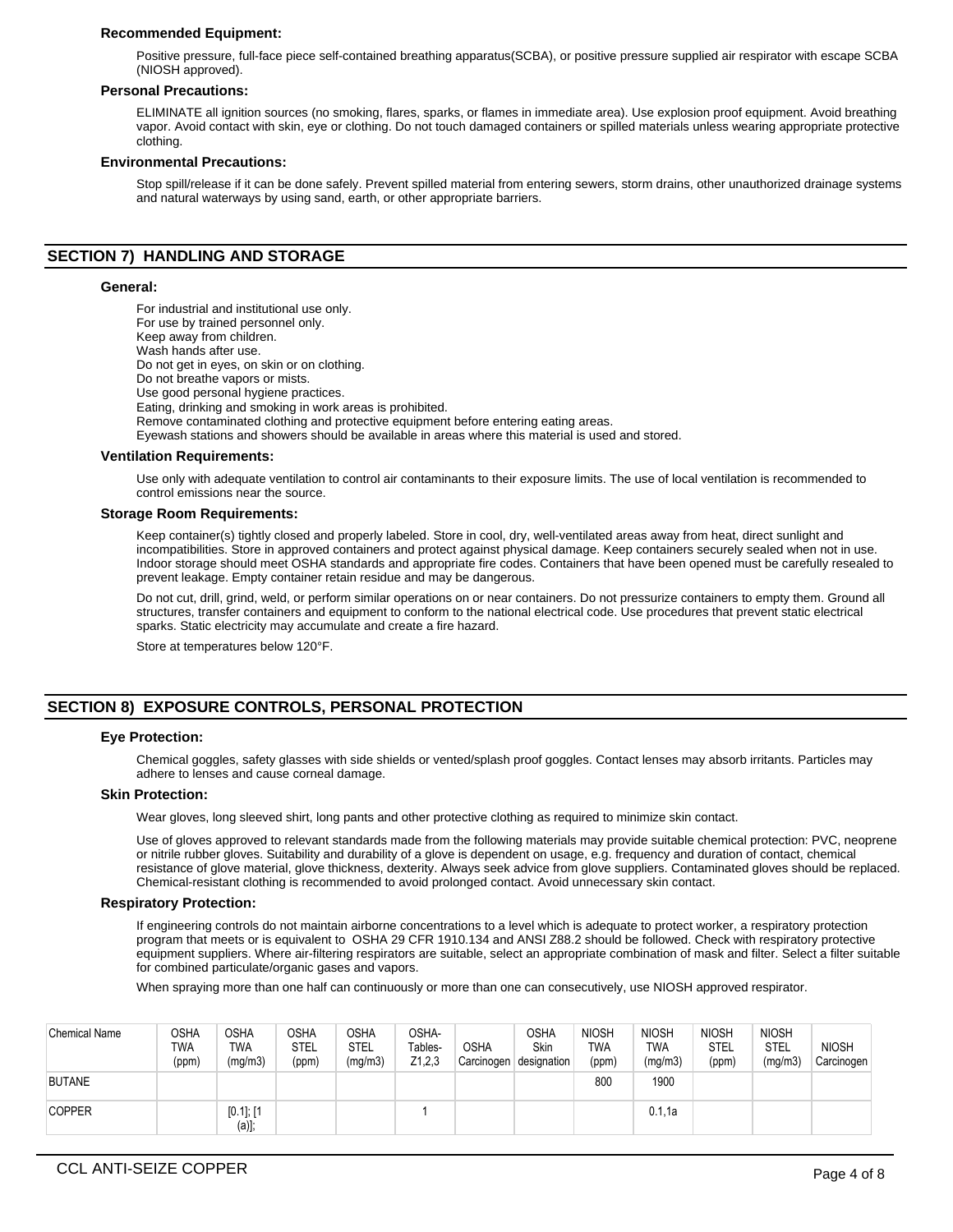| <b>ISOBUTANE</b>             |       |      |                   |     |  | 800  | 1900 |  |  |
|------------------------------|-------|------|-------------------|-----|--|------|------|--|--|
| METHYLENE<br><b>CHLORIDE</b> | 25(a) |      | 125/15<br>minutes | 1,2 |  |      |      |  |  |
| PROPANE                      | 1000  | 1800 |                   |     |  | 1000 | 1800 |  |  |

| <b>Chemical Name</b>                | <b>ACGIH</b><br><b>TWA</b><br>(ppm)                | <b>ACGIH</b><br><b>TWA</b><br>(mg/m3) | <b>ACGIH</b><br><b>STEL</b><br>(ppm) | <b>ACGIH</b><br><b>STEL</b><br>(mg/m3) |
|-------------------------------------|----------------------------------------------------|---------------------------------------|--------------------------------------|----------------------------------------|
| <b>BUTANE</b>                       | 1000                                               |                                       |                                      |                                        |
| <b>COPPER</b>                       |                                                    | $[0.2]$ ; $[1]$ ;                     |                                      |                                        |
| <b>ISOBUTANE</b>                    | 1000                                               |                                       |                                      |                                        |
| <b>METHYLENE</b><br><b>CHLORIDE</b> | 50                                                 | 174                                   |                                      |                                        |
| <b>PROPANE</b>                      | See<br>Appendix<br>F: Minimal<br>Oxygen<br>Content |                                       |                                      |                                        |

# **SECTION 9) PHYSICAL AND CHEMICAL PROPERTIES**

# **Physical and Chemical Properties**

| Density                      | 10.61734 lb/gal        |  |  |  |  |  |
|------------------------------|------------------------|--|--|--|--|--|
| Density VOC                  | 1.85803 lb/gal         |  |  |  |  |  |
| % VOC                        | 17.50000%              |  |  |  |  |  |
| <b>VOC Actual</b>            | 1.85803 lb/gal         |  |  |  |  |  |
| <b>VOC Actual</b>            | 222.64822 g/l          |  |  |  |  |  |
| <b>VOC Regulatory</b>        | 1.85803 lb/gal         |  |  |  |  |  |
| VOC Regulatory               | 222.64822 g/l          |  |  |  |  |  |
| Appearance                   | N.A.                   |  |  |  |  |  |
| <b>Odor Threshold</b>        | N.A.                   |  |  |  |  |  |
| <b>Odor Description</b>      | N.A.                   |  |  |  |  |  |
| pH                           | N.A.                   |  |  |  |  |  |
| <b>Water Solubility</b>      | Nil                    |  |  |  |  |  |
| Flammability                 | Flashpoint below 73 °F |  |  |  |  |  |
| Flash Point Symbol           | $\,<\,$                |  |  |  |  |  |
| <b>Flash Point</b>           | 0 °F                   |  |  |  |  |  |
| Viscosity                    | N.A.                   |  |  |  |  |  |
| Lower Explosion Level        | 1.9                    |  |  |  |  |  |
| <b>Upper Explosion Level</b> | 9.5                    |  |  |  |  |  |
| <b>Melting Point</b>         | N.A.                   |  |  |  |  |  |
| Vapor Density                | Slower than ether      |  |  |  |  |  |
| <b>Freezing Point</b>        | N.A.                   |  |  |  |  |  |
| Low Boiling Point            | 0 °F                   |  |  |  |  |  |
| High Boiling Point           | 105 °F                 |  |  |  |  |  |
| Decomposition Pt             | 0                      |  |  |  |  |  |
| Auto Ignition Temp           | N.A.                   |  |  |  |  |  |
| <b>Evaporation Rate</b>      | Slower than ether      |  |  |  |  |  |

# **SECTION 10) STABILITY AND REACTIVITY**

# **Stability:**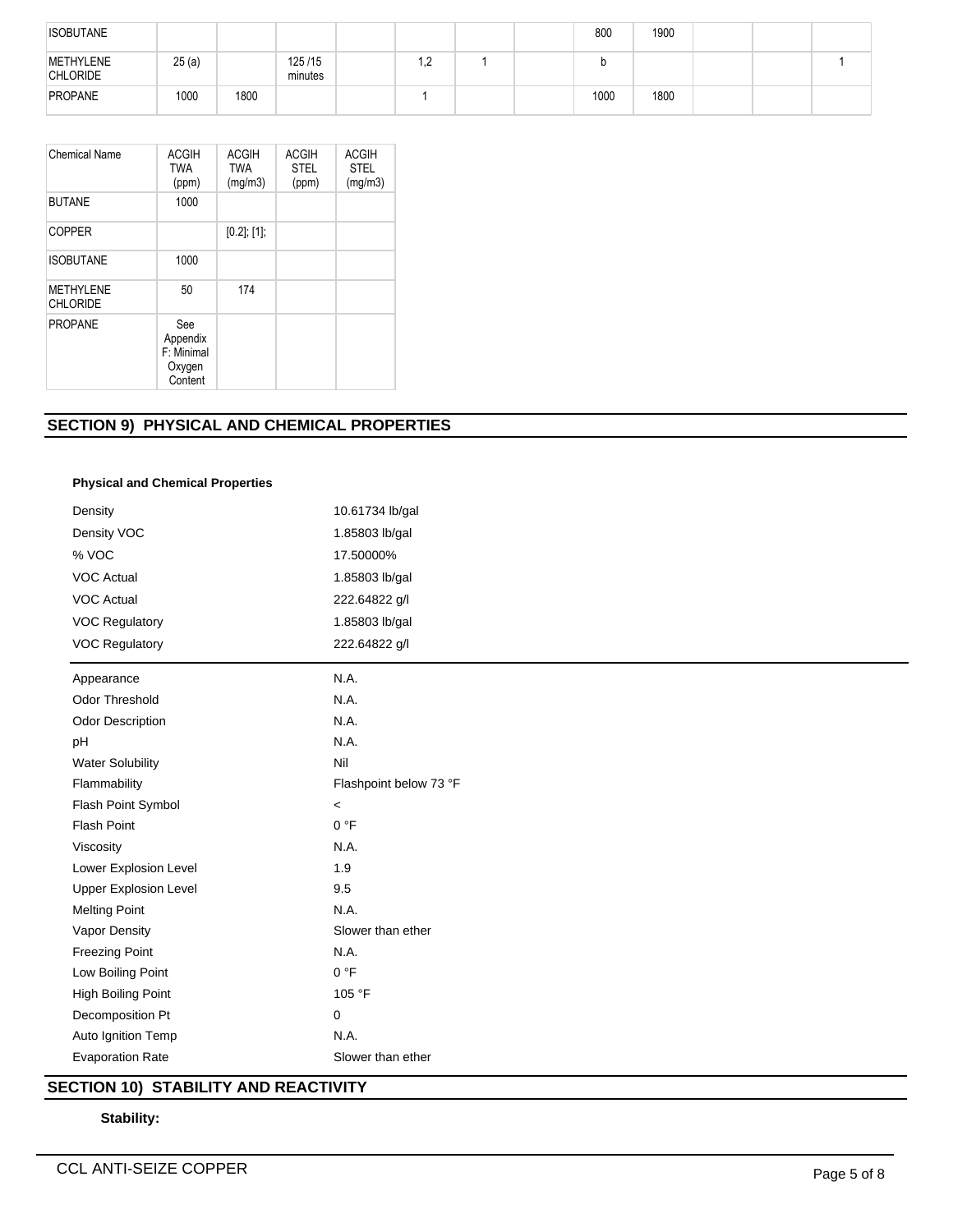# Stable.

#### **Conditions to Avoid:**

High temperatures.

# **Incompatible Materials:**

None known.

# **Hazardous Reactions/Polymerization:**

Will not occur.

#### **Hazardous Decomposition Products:**

In fire, will decompose to carbon dioxide, carbon monoxide.

# **SECTION 11) TOXICOLOGICAL INFORMATION**

# **Skin Corrosion/Irritation:**

Overexposure will cause defatting of skin.

#### **Serious Eye Damage/Irritation:**

Overexposure will cause redness and burning sensation.

#### **Carcinogenicity:**

Suspected of causing cancer.

## **Germ Cell Mutagenicity:**

No data available

## **Reproductive Toxicity:**

No data available

#### **Respiratory/Skin Sensitization:**

No data available

# **Specific Target Organ Toxicity - Single Exposure:**

May cause respiratory irritation

#### **Specific Target Organ Toxicity - Repeated Exposure:**

May cause damage to organs through prolonged or repeated exposure.

## **Aspiration Hazard:**

No data available

# **Acute Toxicity:**

Inhalation: effect of overexposure include irritation of respiratory tract, headache, dizziness, nausea, and loss of coordination. Extreme overexposure may result in unconsciousness and possibly death.

## 0000075-09-2 METHYLENE CHLORIDE

LC50 (guinea pig): 11600 ppm (6-hour exposure) (7) LC50 (rat): 57000 ppm (15-minute exposure) (8) LC50 (mouse): 16186 ppm (8-hour exposure) (9)

LD50 (oral, rat): 2100 to 3000 mg/kg (1)

## 0007440-50-8 COPPER

LD50 (intraperitoneal, mouse): 3.5 mg/kg (6);

0000075-28-5 ISOBUTANE

LC50 (mouse, inhalation): 520,000 ppm (52%); 2-hour exposure.(4)

# 0000106-97-8 BUTANE

LC50 (mouse): 202000 ppm (481000 mg/m3) (4-hour exposure); cited as 680 mg/L (2-hour exposure) (9) LC50 (rat): 276000 ppm (658000 mg/m3) (4-hour exposure); cited as 658 mg/L (4- hour exposure) (9)

Acute Exposure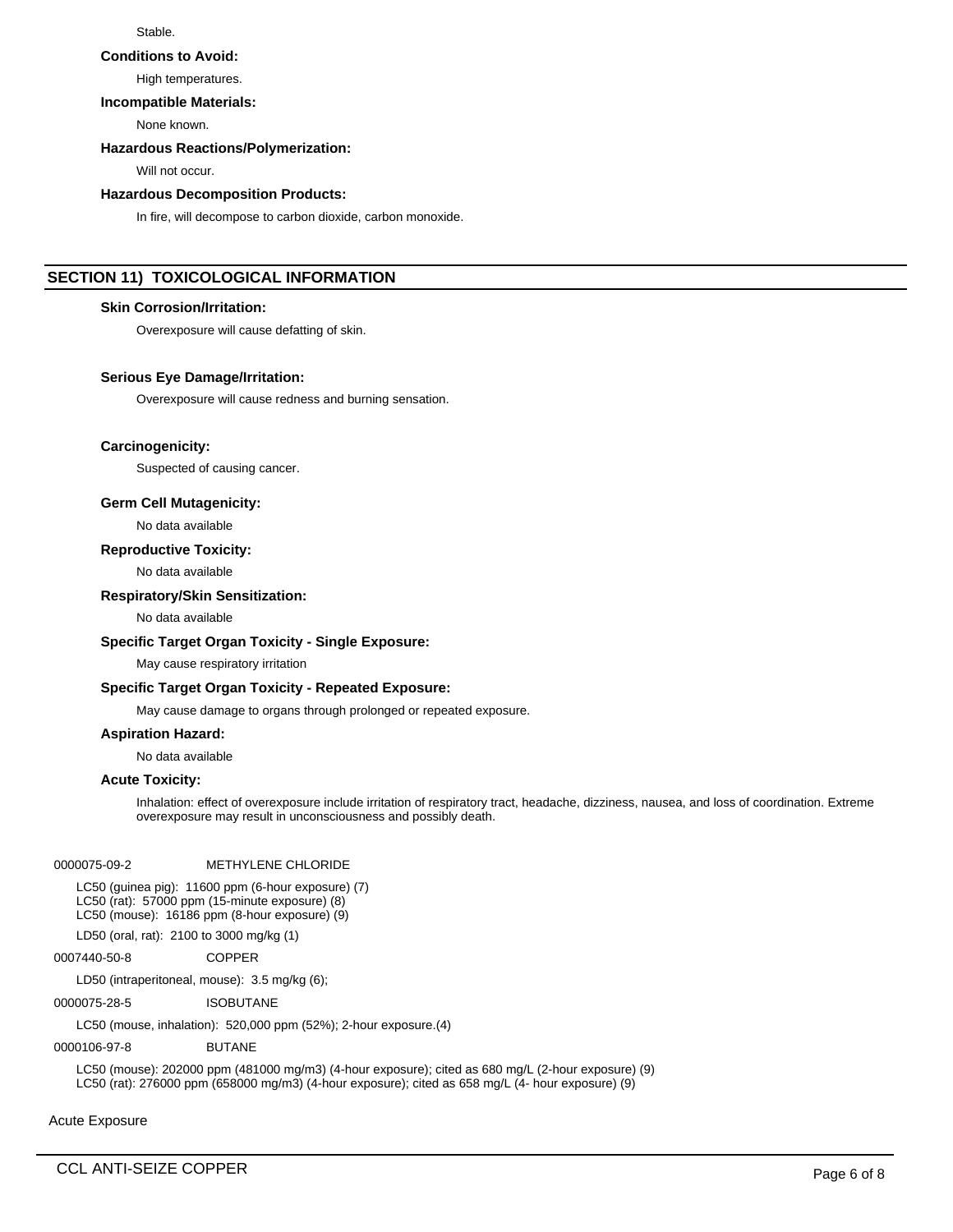#### 0000075-09-2 METHYLENE CHLORIDE

The substance is irritating to the eyes, skin and respiratory tract. It can cause effects on the CNS, blood, liver, heart and lungs. Exposure could cause carbon monoxide poisoning resulting in impaired functions. Exposure at high concentrations could cause lowering of consciousness and death. Methylene Chloride is a potent irritant of mucous membranes. If swallowed, the substance may cause vomiting and could result in aspiration pneumonitis.

#### Chronic Exposure

#### 0000075-09-2 METHYLENE CHLORIDE

 Inhalation exposure may result in neurological symptoms, including paraesthesiae, respiratory irritation and gastrointestinal disturbances. Long term exposure causes damage to the CNS and to the liver. Repeated or prolonged contact with skin may cause dermatitis.

# Potential Health Effects - Miscellaneous

#### 0000075-09-2 METHYLENE CHLORIDE

Is an IARC, NTP or OSHA Carcinogen. There is limited evidence that this substance causes spontaneous abortions. Contact can severely irritate and burn the skin and eyes with possible eye damage. Skin contact may cause inflammation and burns. Inhalation of high concentrations can have narcotic effects; Carbon monoxide produced as a metabolite in the body.

# **SECTION 12) ECOLOGICAL INFORMATION**

#### **Toxicity:**

Very toxic to aquatic life with long lasting effects

#### **Persistence and Degradability:**

No data available.

#### **Bio-Accumulative Potential:**

No data available.

# **Mobility in Soil:**

No data available.

#### **Other Adverse Effects:**

No data available.

# **SECTION 13) DISPOSAL CONSIDERATIONS**

#### **Water Disposal:**

Under RCRA, it is the responsibility of the user of the product, to determine at the time of disposal whether the product meets RCRA criteria for hazardous waste. Waste management should be in full compliance with federal, state, and local laws.

Empty containers retain product residue which may exhibit hazards of material, therefore do not pressurize, cut, glaze, weld or use for any other purposes. Return drums to reclamation centers for proper cleaning and reuse.

# **SECTION 14) TRANSPORT INFORMATION**

#### **U.S. DOT Information:**

Consumer Commodity, ORM-D

#### **IMDG Information:**

Consumer Commodity, ORM-D

#### **IATA Information:**

Consumer Commodity, ORM-D

# **SECTION 15) REGULATORY INFORMATION**

| CAS          | <b>Chemical Name</b> | % By Weight | <b>Regulation List</b>                 |
|--------------|----------------------|-------------|----------------------------------------|
| 0000074-98-6 | <b>PROPANE</b>       |             | 2% - 5% SARA312, VOC TSCA, ACGIH, OSHA |